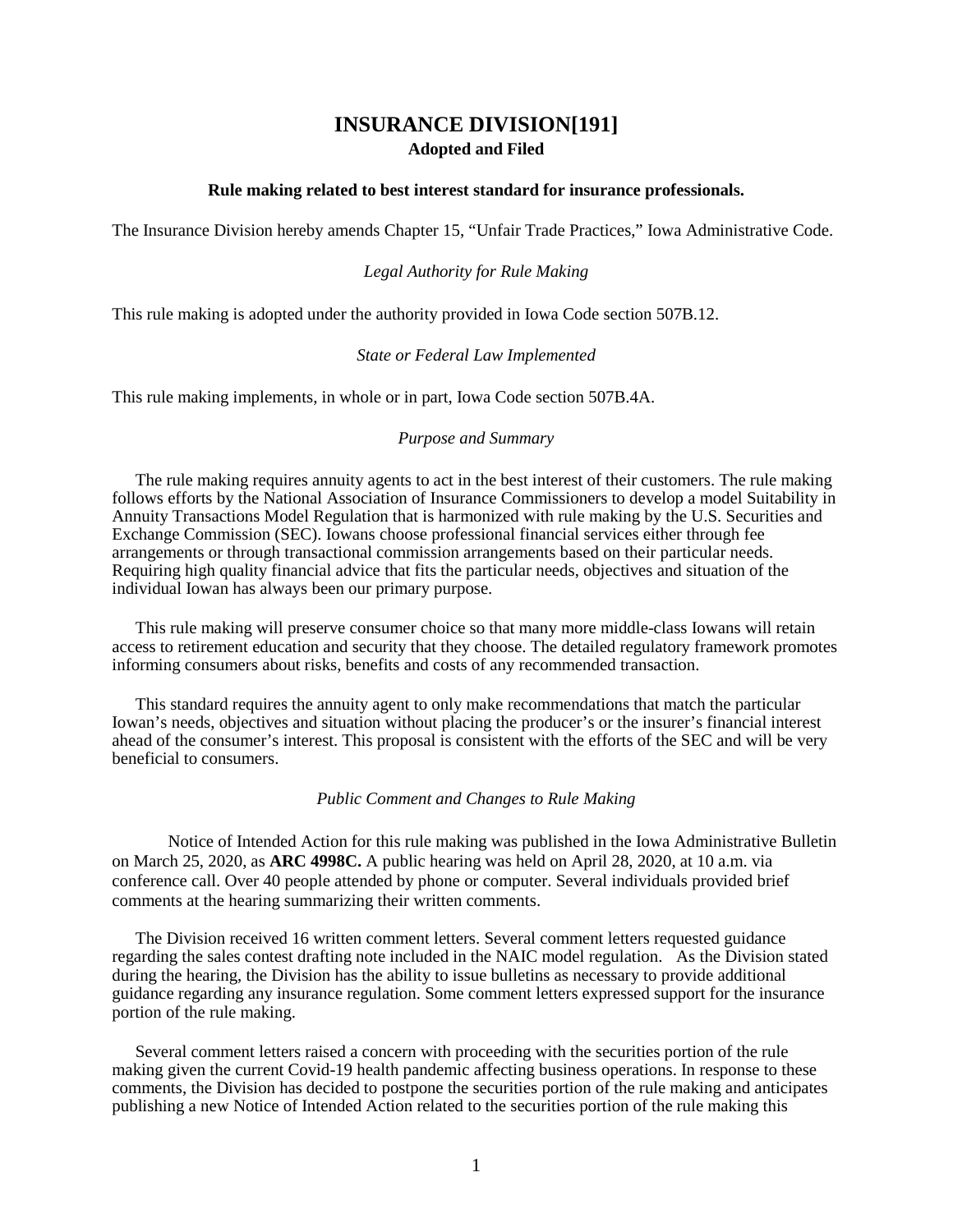summer.

The Division made no changes to the insurance portion of the rule making.

#### *Adoption of Rule Making*

This rule making was adopted by the Commissioner Douglas M. Ommen on May 11, 2020.

#### *Fiscal Impact*

The fiscal impact cannot be determined. The proposed amendments are necessary to coordinate Iowa law with federal law in the wake of the Securities and Exchange Commission-implemented Regulation Best Interest. The proposed amendments will materially increase the Division's regulatory responsibilities by adding a new state level best interest obligation to the existing suitability standards. Expenditure of Division resources will increase in order to ensure compliance with the rules. The resources available for these purposes are unclear as is the extent of a future examination program that focuses on the new obligations. There will be no increase in revenues as a result of this rule making. Overall, the existing Division rules have compliance costs for industry participants. The Division expects the proposed amendments to have additional implementation costs as firms update their internal systems to comply with the new requirements. The extent and materiality of these one-time costs are indeterminate. The costs will be somewhat mitigated in that the insurance rule provides a safe harbor for financial professionals who comply with comparable federal standards. Coordinating with federal duties would add no additional burdens in order to comply with the best interest standard. The proposed rule making requires insurers to have a supervision system and to provide training. Neither of these are new requirements, but the rule making could result in the industry's having to expend resources to refine or update its supervision system and training programs.

Those costs are indeterminate. Moreover, the ongoing costs of complying with the proposed rule making, after the one-time implementation costs, are uncertain as well. Overall, while the rule making may result in a fiscal impact to the industry, there is an overall benefit in that the Division rules coordinate with federal standards. Purchasers of annuities should benefit from the proposed rule making due to enhanced standards of care placed on licensed industry professionals. It is not possible to quantify the impact in any given transaction, but overall the expectation is that purchasers/investors will end up with products that better fit their needs.

### *Jobs Impact*

After analysis and review of this rule making, no impact on jobs has been found.

#### *Waivers*

The Division's general rules regarding waiver apply.

#### *Review by Administrative Rules Review Committee*

The Administrative Rules Review Committee, a bipartisan legislative committee which oversees rule making by executive branch agencies, may, on its own motion or on written request by any individual or group, review this rule making at its [regular monthly meeting](https://www.legis.iowa.gov/committees/meetings/meetingsListComm?groupID=705&ga=88) or at a special meeting. The Committee's meetings are open to the public, and interested persons may be heard as provided in Iowa Code section 17A.8(6).

#### *Effective Date*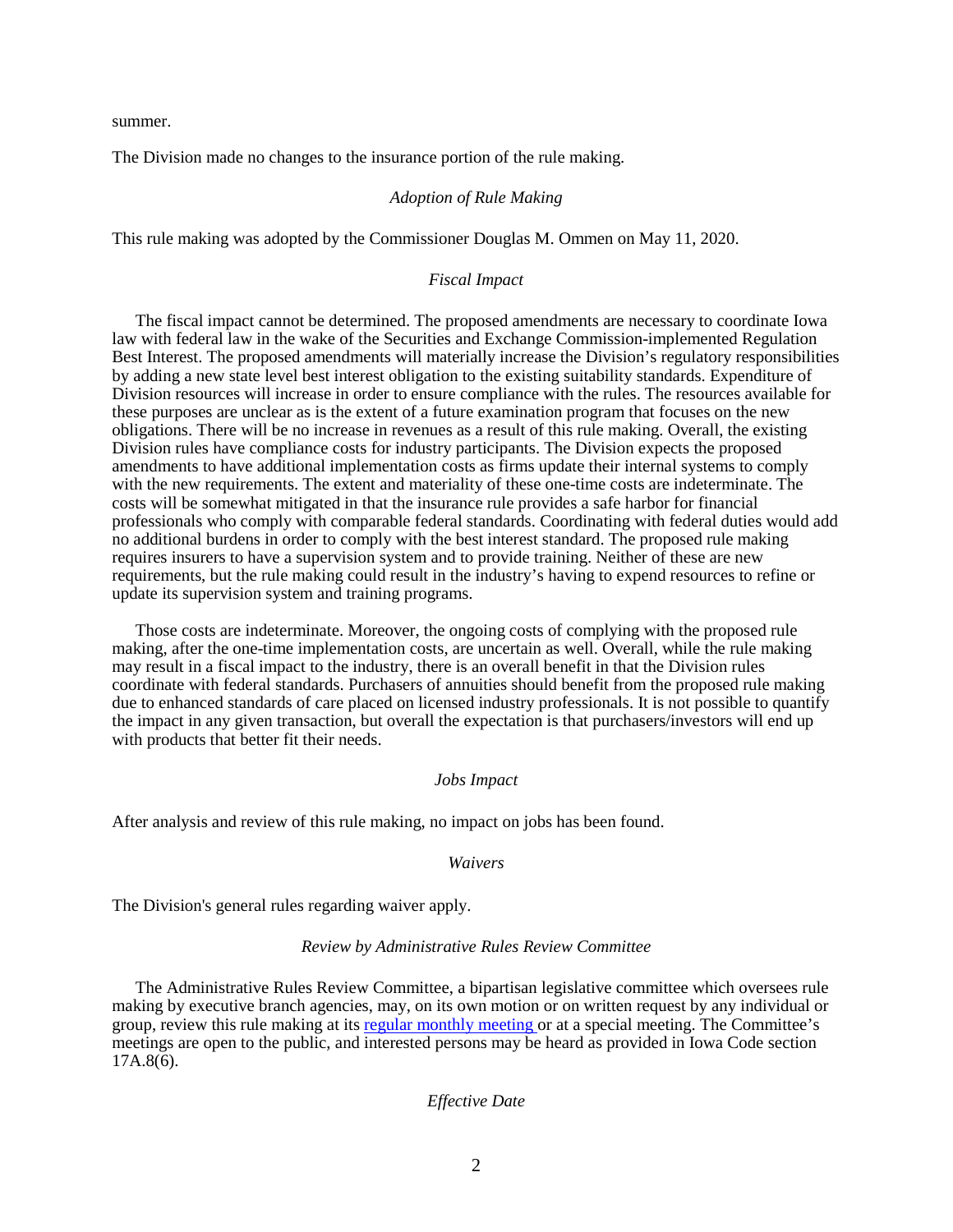This rule making will become effective on January 1, 2021. The following rule-making action is adopted:

ITEM 1. Amend rule 191—15.72(507B) as follows:

**191—15.72(507B) Purpose.** The purpose of these rules is to require producers, as defined in rule 191—15.74(507B), to act in the best interest of the consumer when making a recommendation of an annuity and to require insurers to establish and maintain a system to supervise recommendations and to set forth standards and procedures for recommendations to consumers that result in transactions involving annuity products so that the insurance needs and financial objectives of consumers at the times of the transactions are appropriately effectively addressed. Nothing herein shall be construed to create or imply a private cause of action for a violation of these rules or to subject a producer to civil liability under the best interest standard of care outlined in rule 191—15.75(507B) or under standards governing the conduct of a fiduciary or a fiduciary relationship.

ITEM 2. Amend rule 191—15.73(507B) as follows:

## **191—15.73(507B) Applicability and scope.**

**15.73(1)** These rules shall apply to any sale or recommendation to purchase, exchange or replace of an annuity made to a consumer on or after January 1,  $2011$ , by an insurance producer, or by an insurer where no producer is involved, that results in the purchase, exchange or replacement recommended 2021.

**15.73(2)** Unless otherwise specifically included, this rule shall these rules do not apply to transactions involving:

*a.* Direct-response solicitations where there is no recommendation based on information collected from the consumer pursuant to these rules.;

*b.* Contracts used to fund the following:

(1) An employee pension or welfare benefit plan that is covered by the Employee Retirement and Income Security Act (ERISA);

(2) A plan described by Section 401(a), 401(k), 403(b), 408(k) or 408(p) of the Internal Revenue Code (IRC) if established or maintained by an employer;

(3) A government or church plan defined in Section 414 of the IRC, a government or church welfare benefit plan, or a deferred compensation plan of a state or local government or tax-exempt organization under Section 457 of the IRC; or

(4) A nonqualified deferred compensation arrangement established or maintained by an employer or plan sponsor;

(5) *c.* Settlements or assumptions of liabilities associated with personal injury litigation or any dispute or claim resolution process; or

(6) *d.* Formal prepaid funeral contracts.

ITEM 3. Amend rule 191—15.74(507B) as follows:

**191—15.74(507B) Definitions.** For purposes of this division:

*"Annuity"* means an annuity that is an insurance product under state law, individually solicited, whether the product is classified as an individual or group annuity.

*"Cash compensation"* means any discount, concession, fee, service fee, commission, sales charge, loan, override, or cash benefit received by a producer in connection with the recommendation or sale of an annuity from an insurer, intermediary, or directly from the consumer.

*"Consumer profile information"* means information that is reasonably appropriate to determine whether a recommendation addresses the consumer's financial situation, insurance needs and financial objectives, including, at a minimum, the following:

1. Age;

2. Annual income;

3. Financial situation and needs, including debts and other obligations;

4. Financial experience;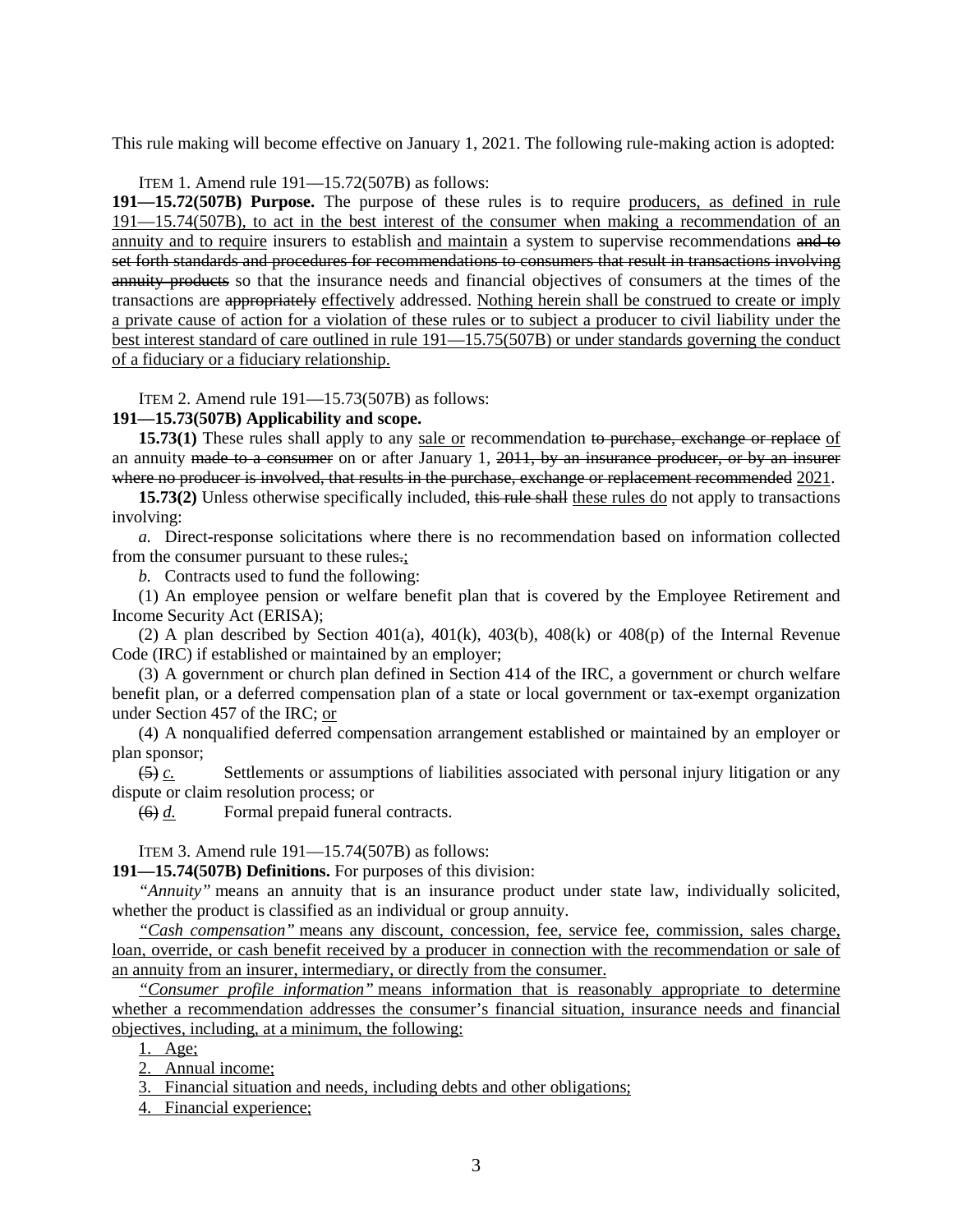5. Insurance needs;

6. Financial objectives;

7. Intended use of the annuity;

8. Financial time horizon;

9. Existing assets or financial products, including investment, annuity and insurance holdings;

10. Liquidity needs;

11. Liquid net worth;

12. Risk tolerance, including but not limited to, willingness to accept nonguaranteed elements in the annuity;

13. Financial resources used to fund the annuity; and

14. Tax status.

*"Continuing education credit"* or *"CE credit"* means one credit as defined in rule [191—11.2\(](https://www.legis.iowa.gov/docs/iac/rule/191.11.2.pdf)505,522B).

*"Continuing education provider"* or *"CE provider"* means a CE provider as defined in rule [191—11.2\(](https://www.legis.iowa.gov/docs/iac/rule/191.11.2.pdf)505,522B).

*"FINRA"* means the Financial Industry Regulatory Authority or a succeeding agency.

*"Insurance producer"* means a person required to be licensed under the laws of this state to sell, solicit or negotiate insurance, including annuities.

*"Insurer"* means a company required to be licensed under the laws of this state to provide insurance products, including annuities.

*"Intermediary"* means an entity contracted directly with an insurer or with another entity contracted with an insurer to facilitate the sale of the insurer's annuities by producers.

*"Material conflict of interest"* means a financial interest of the producer in the sale of an annuity that a reasonable person would expect to influence the impartiality of a recommendation. "Material conflict of interest" does not include cash compensation or noncash compensation.

*"Noncash compensation"* means any form of compensation that is not cash compensation, including, but not limited to, health insurance, office rent, office support and retirement benefits.

*"Nonguaranteed elements"* means the premiums, credited interest rates (including any bonus), benefits, values, dividends, non-interest based credits, charges or elements of formulas used to determine any of these, that are subject to company discretion and are not guaranteed at issue. An element is considered nonguaranteed if any of the underlying nonguaranteed elements are used in its calculation.

*"Producer"* means a person or entity required to be licensed under the laws of this state to sell, solicit or negotiate insurance, including annuities. For purposes of these rules, "producer" includes an insurer where no producer is involved.

*"Recommendation"* means advice provided by an insurance a producer , or an insurer where no producer is involved, to an individual consumer that results was intended to result or does result in a purchase, an exchange or a replacement of an annuity in accordance with that advice. Recommendation does not include general communication to the public, generalized customer services assistance or administrative support, general educational information and tools, prospectuses, or other product and sales material.

*"Replacement"* means a transaction in which a new policy or contract annuity is to be purchased, and it is known or should be known to the proposing producer, or to the proposing insurer if there is no whether or not a producer is involved, that, by reason of the transaction, an existing annuity or other insurance policy or contract has been or is to be any of the following:

1. Lapsed, forfeited, surrendered or partially surrendered, assigned to the replacing insurer or otherwise terminated;

2. Converted to reduced paid-up insurance, continued as extended term insurance, or otherwise reduced in value by the use of nonforfeiture benefits or other policy values;

3. Amended so as to effect either a reduction in benefits or in the term for which coverage would otherwise remain in force or for which benefits would be paid;

4. Reissued with any reduction in cash value; or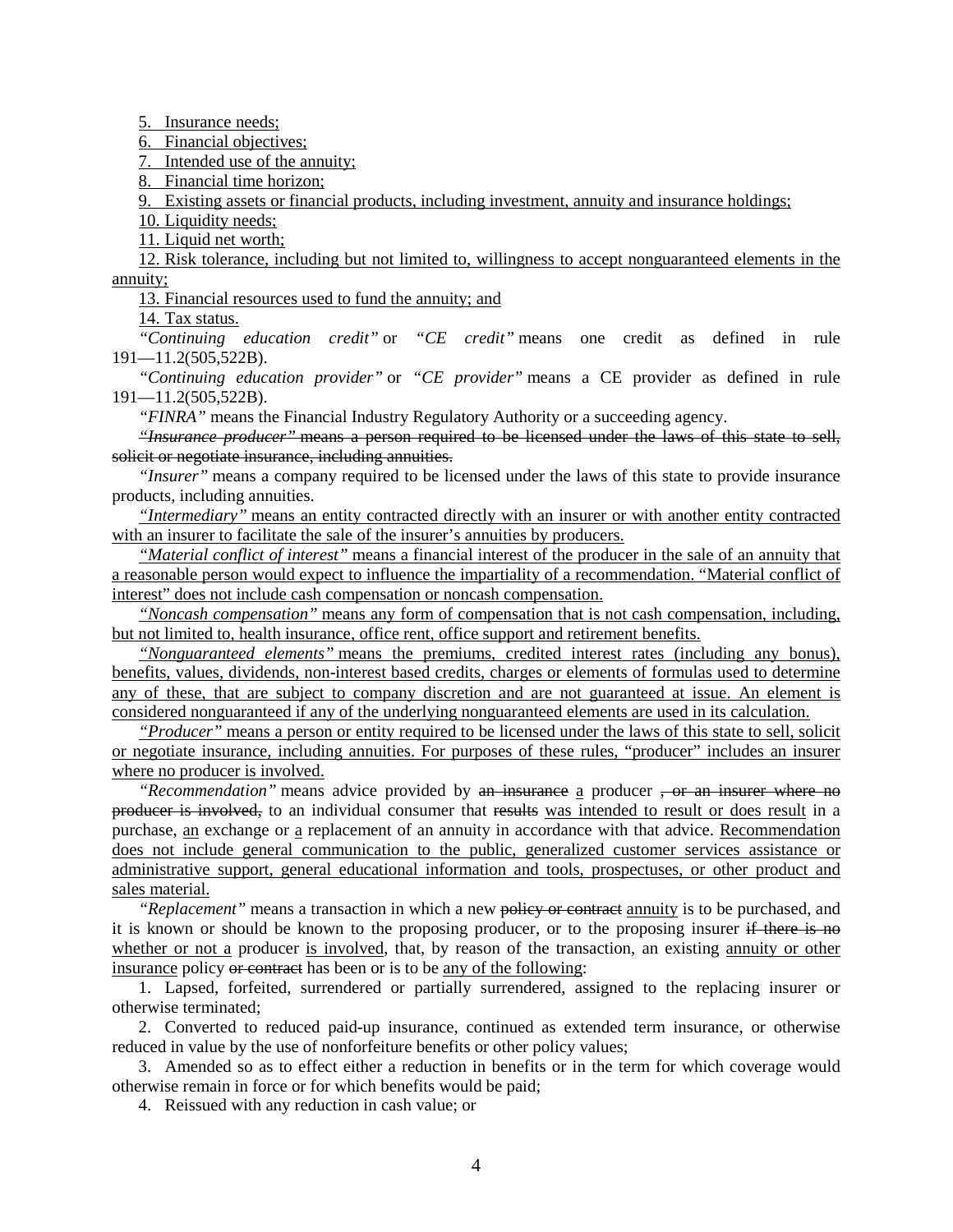5. Used in a financed purchase.

*"Suitability information"* means information that is reasonably appropriate to determine the suitability of a recommendation, including the following:

1. Age;

2. Annual income;

3. Financial situation and needs, including the financial resources used for the funding of the annuity;

4. Financial experience;

5. Financial objectives;

6. Intended use of the annuity;

7. Financial time horizon;

8. Existing assets, including investment and life insurance holdings;

9. Liquidity needs;

10. Liquid net worth;

11. Risk tolerance; and

12. Tax status.

*"SEC"* means the United States Securities and Exchange Commission.

ITEM 4. Amend rule 191—15.75(507B) as follows:

## **191—15.75(507B) Duties of insurers and of insurance producers.**

**15.75(1)** Best interest obligations. In recommending to a consumer the purchase of an annuity or the exchange of an annuity that results in another insurance transaction or series of insurance transactions, the insurance producer, or the insurer where no producer is involved, shall have reasonable grounds for believing that the recommendation is suitable for the consumer on the basis of the facts disclosed by the consumer as to the consumer's investments and other insurance products and as to the consumer's financial situation and needs, including the consumer's suitability information, and that there is a reasonable basis to believe all of the following: A producer, when making a recommendation of an annuity, shall act in the best interest of the consumer under the circumstances known at the time the recommendation is made, without placing the producer's or the insurer's financial interest ahead of the consumer's interest. A producer has acted in the best interest of the consumer if the producer has satisfied the following obligations regarding care, disclosure, conflict of interest and documentation:

*a.* Care obligation. The

(1) The producer, in making a recommendation shall exercise reasonable diligence, care and skill to:

1. Know the consumer's financial situation, insurance needs and financial objectives;

2. Understand the available recommendation options after making a reasonable inquiry into options available to the producer;

3. Have a reasonable basis to believe the recommended option effectively addresses the consumer's financial situation, insurance needs and financial objectives over the life of the product, as evaluated in light of the consumer profile information; and

4. Communicate the basis or bases of the recommendation.

(2) The requirements under subparagraph 15.75(1)*"a"*(1) include making reasonable efforts to obtain consumer profile information from the consumer prior to the recommendation of an annuity.

(3) The requirements under subparagraph 15.75(1)*"a"*(1) require a producer to consider the types of products the producer is authorized and licensed to recommend or sell that address the consumer's financial situation, insurance needs and financial objectives. This does not require analysis or consideration of any products outside the authority and license of the producer or other possible alternative products or strategies available in the market at the time of the recommendation. Producers shall be held to standards applicable to producers with similar authority and licensure.

(4) The requirements under this subrule do not create a fiduciary obligation or relationship and only create a regulatory obligation as established in these rules.

(5) The consumer profile information, characteristics of the insurer, and product costs, rates, benefits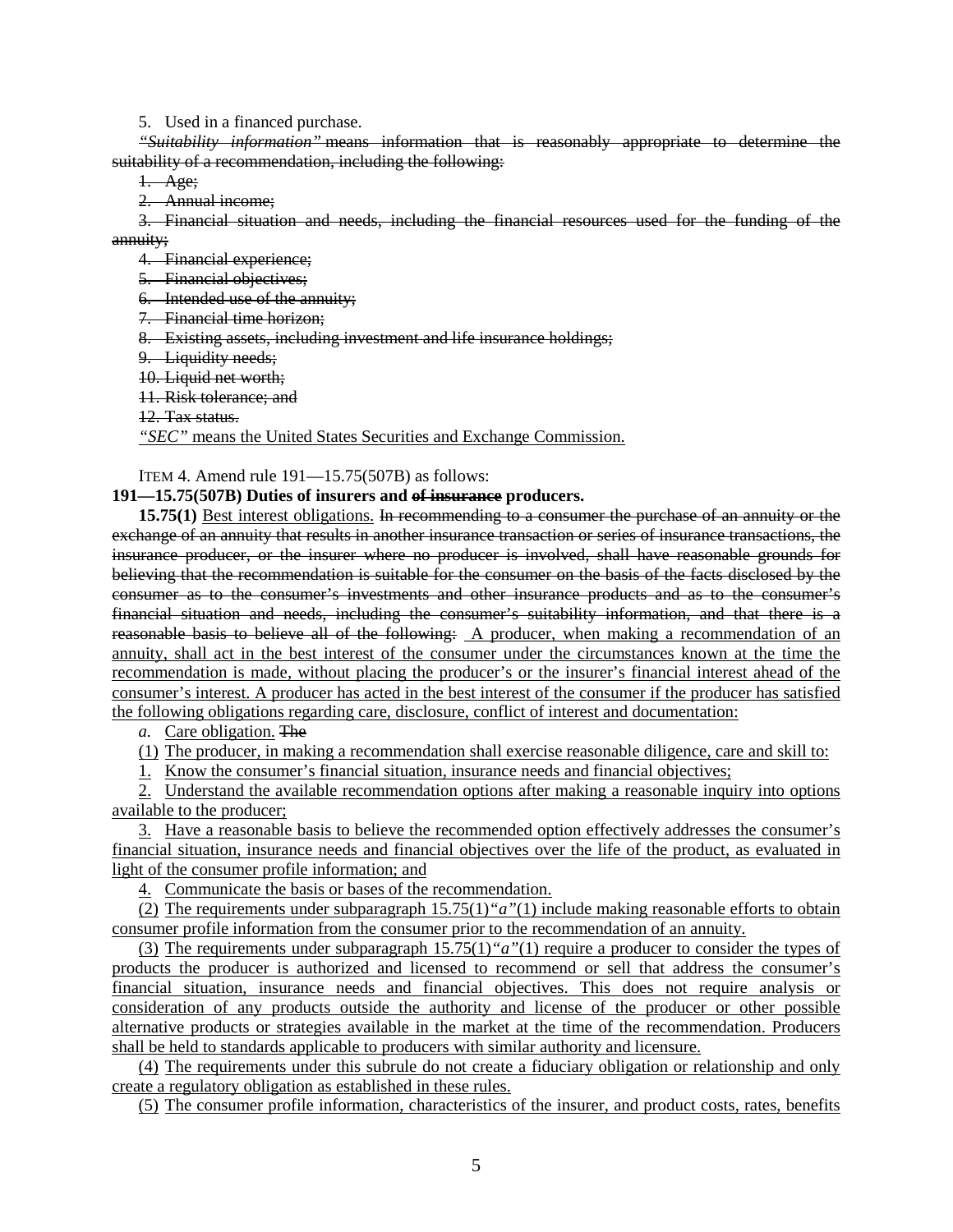and features are those factors generally relevant in making a determination whether an annuity effectively addresses the consumer's financial situation, insurance needs and financial objectives, but the level of importance of each factor under the care obligation of this paragraph may vary depending on the facts and circumstances of a particular case. However, each factor may not be considered in isolation.

(6) The requirements under subparagraph 15.75(1)*"a"*(1) include having a reasonable basis to believe the consumer would benefit from certain features of the annuity, such as annuitization, death or living benefit or other insurance-related features.

(7) The requirements under subparagraph 15.75(1)*"a"*(1) apply to the particular annuity as a whole and the underlying subaccounts to which funds are allocated at the time of purchase or exchange of an annuity, and riders and similar product enhancements, if any.

(8) The requirements under subparagraph 15.75(1)*"a"*(1) do not mean the annuity with the lowest one-time or multiple occurrence compensation structure shall necessarily be recommended.

(9) The requirements under subparagraph 15.75(1)*"a"*(1) do not mean the producer has ongoing monitoring obligations under the care obligation under this paragraph, although such an obligation may be separately owed under the terms of a fiduciary, consulting, investment advising or financial planning agreement between the consumer and the producer.

(10)In the case of an exchange or replacement of an annuity, the producer shall consider the whole transaction, which includes taking into consideration whether:

1. The consumer will incur a surrender charge, be subject to the commencement of a new surrender period, lose existing benefits, such as death, living or other contractual benefits, or be subject to increased fees, investment advisory fees or charges for riders and similar product enhancements;

2. The replacing product would substantially benefit the consumer in comparison to the replaced product over the life of the product; and

3. The consumer has had another annuity exchange or replacement and, in particular, an exchange or replacement within the preceding 60 months.

(11)Nothing in this regulation should be construed to require a producer to obtain any license other than a producer license with the appropriate line of authority to sell, solicit or negotiate insurance in this state, including but not limited to any securities license, in order to fulfill the duties and obligations contained in this regulation; provided the producer does not give advice or provide services that are otherwise subject to securities laws or engage in any other activity requiring other professional licenses.

*b. Disclosure obligation.*

(1) Prior to the recommendation or sale of an annuity, the producer shall prominently disclose to the consumer on a form substantially similar to Appendix VI:

1. A description of the scope and terms of the relationship with the consumer and the role of the producer in the transaction;

2. An affirmative statement on whether the producer is licensed and authorized to sell the following products:

• Fixed annuities;

- Fixed indexed annuities;
- Variable annuities;
- Life insurance;
- Mutual funds:
- Stocks and bonds; and
- Certificates of deposit;

3. An affirmative statement describing the insurers the producer is authorized, contracted (or appointed), or otherwise able to sell insurance products for, using the following descriptions:

• One insurer;

• From two or more insurers; or

● From two or more insurers although primarily contracted with one insurer.

4. A description of the sources and types of cash compensation and noncash compensation to be received by the producer, including whether the producer is to be compensated for the sale of a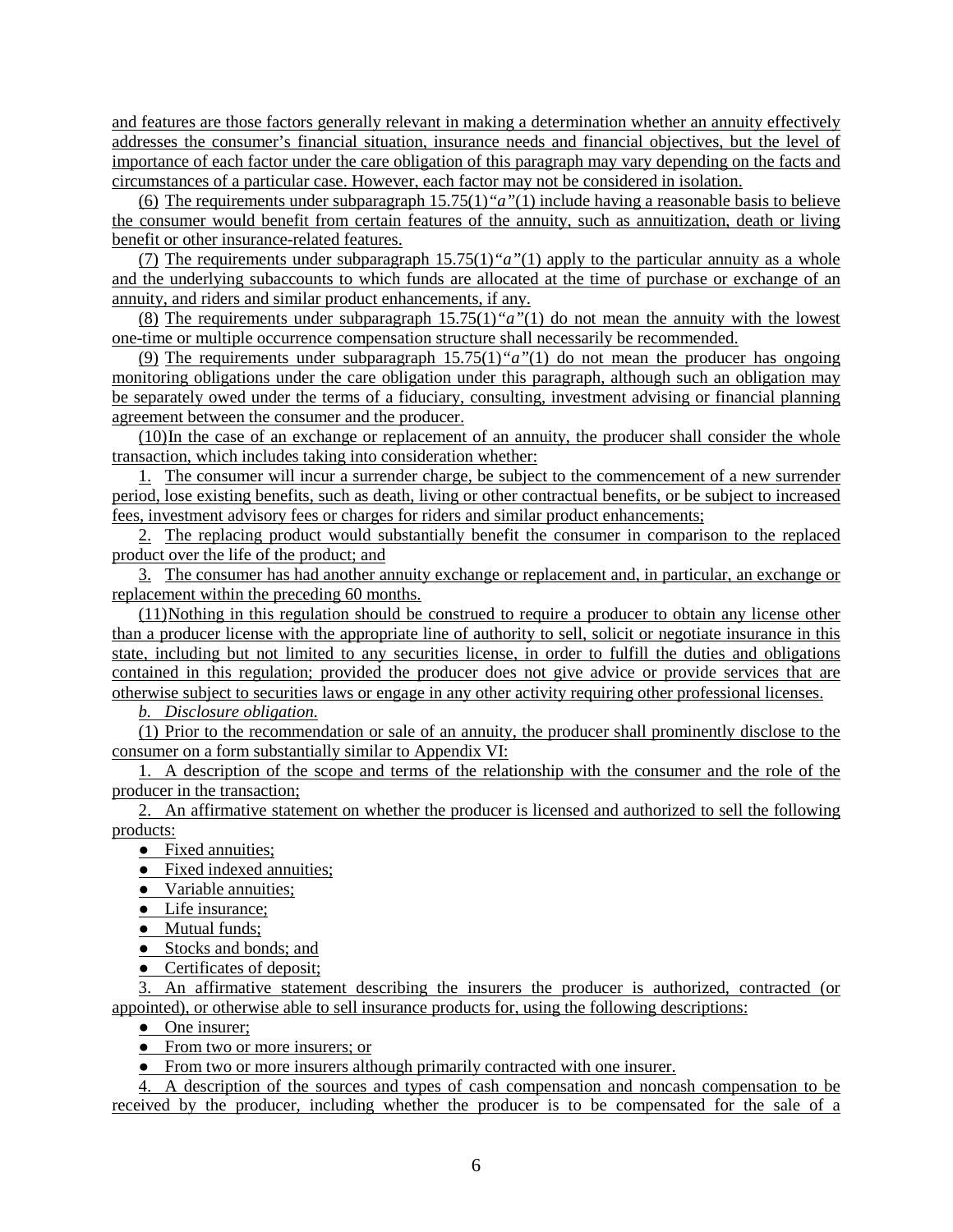recommended annuity by commission as part of premium or other remuneration received from the insurer, intermediary or other producer or by fee as a result of a contract for advice or consulting services; and

5. A notice of the consumer's right to request additional information regarding cash compensation described in subparagraph 15.75(1)*"b"*(2);

(2) Upon request of the consumer or the consumer's designated representative, the producer shall disclose:

1. A reasonable estimate of the amount of cash compensation to be received by the producer, which may be stated as a range of amounts or percentages; and

2. Whether the cash compensation is a one-time or multiple occurrence amount, and if a multiple occurrence amount, the frequency and amount of the occurrence, which may be stated as a range of amounts or percentages; and

(3) Prior to or at the time of the recommendation or sale of an annuity, the producer shall have a reasonable basis to believe theconsumer has been reasonably informed of various features of the recommended annuity, such as: the potential surrender period and surrender charge; potential tax penalty if the consumer sells, exchanges, surrenders or annuitizes the annuity; mortality and expense fees; investment advisory fees; any annual fees; potential charges for and features of riders or other options of the annuity; limitations on interest returns; potential changes in nonguaranteed elements of the annuity; insurance and investment components; and market risk;.

*b.* The consumer would benefit from certain features of the annuity, such as tax-deferred growth, annuitization, death benefit, or living benefit;

*c.* The particular annuity as a whole, the underlying subaccounts to which funds are allocated at the time of purchase or exchange of the annuity, and riders and similar product enhancements, if any, are suitable (and in the case of an exchange or replacement, the transaction as a whole is suitable) for the particular consumer based on the consumer's suitability information; and

*d.* In the case of an exchange or replacement of an annuity, the exchange or replacement is suitable, including taking into consideration whether:

(1) The consumer will incur a surrender charge, be subject to the commencement of a new surrender period, lose existing benefits (such as death benefit, living benefit, or other contractual benefits), or be subject to increased fees, investment advisory fees or charges for riders and similar product enhancements;

(2) The consumer would benefit from product enhancements and improvements; and

(3) The consumer has had another annuity exchange or replacement and, in particular, an exchange or replacement within the preceding 36 months.

*c. Conflict of interest obligation.* A producer shall identify and avoid or reasonably manage and disclose material conflicts of interest, including material conflicts of interest related to an ownership interest.

*d. Documentation obligation.* A producer shall at the time of recommendation or sale:

(1) Make a written record of any recommendation and the basis for the recommendation subject to this regulation;

(2) Obtain a consumer-signed statement on a form substantially similar to Appendix VII documenting:

1. A customer's refusal to provide the consumer profile information, if any; and

2. A customer's understanding of the ramifications of not providing his or her consumer profile information or providing insufficient consumer profile information; and

(3) Obtain a consumer-signed statement on a form substantially similar to Appendix VIII acknowledging the annuity transaction is not recommended if a customer decides to enter into an annuity transaction that is not based on the producer's recommendation.

*e. Application of the best interest obligation.* Any requirement applicable to a producer under this subrule shall apply to every producer who has exercised material control or influence in the making of a recommendation and has received direct compensation as a result of the recommendation or sale,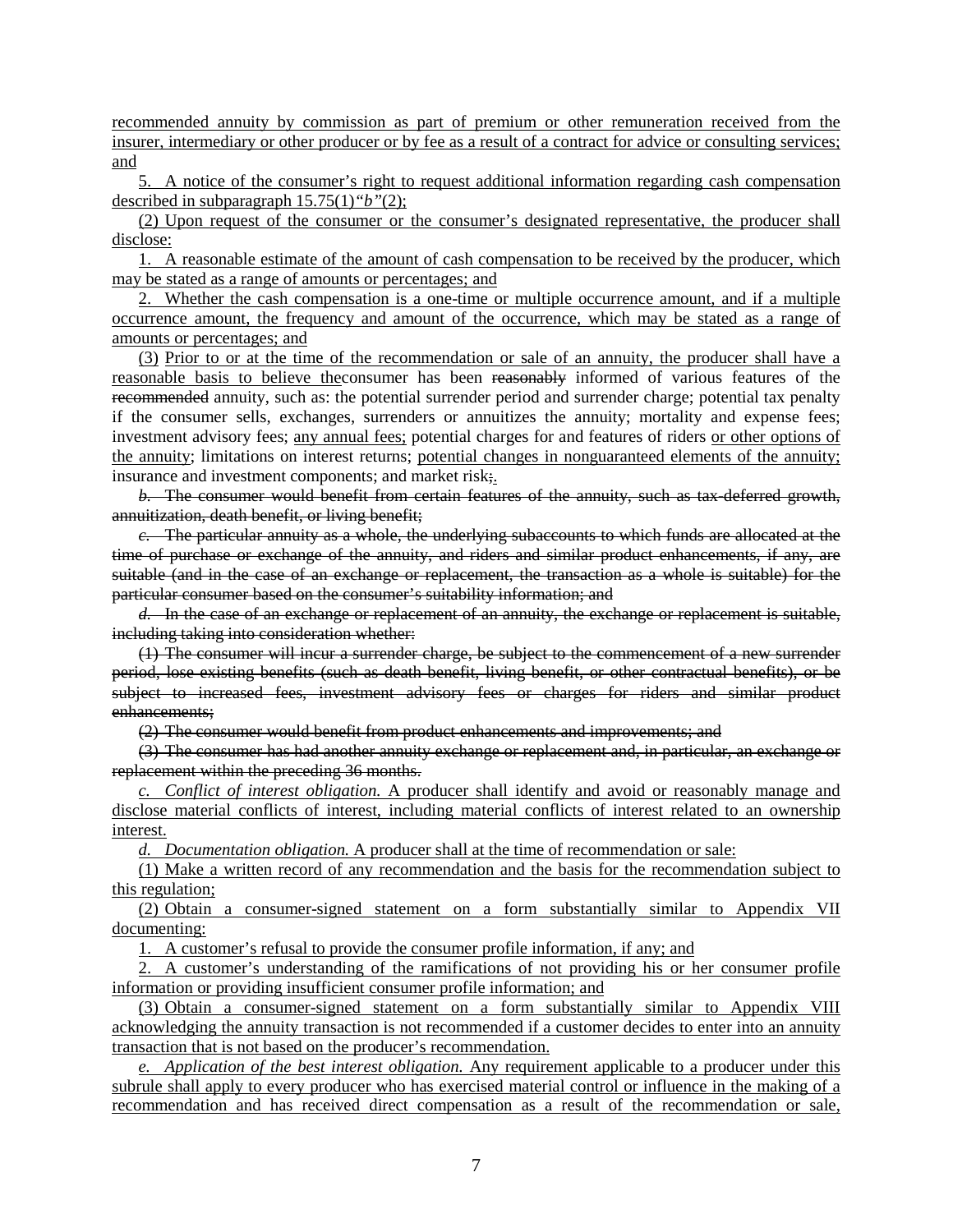regardless of whether the producer has had any direct contact with the consumer. Activities such as providing or delivering marketing or educational materials, product wholesaling or other back office product support, and general supervision of a producer do not, in and of themselves, constitute material control or influence.

**15.75(2)** Prior to the execution of a purchase, exchange or replacement of an annuity resulting from a recommendation, an insurance producer, or an insurer where no producer is involved, shall make reasonable efforts to obtain the consumer's suitability information.

**15.75(3)** Except as permitted under subrule [15.75\(4\),](https://www.legis.iowa.gov/docs/iac/rule/191.15.75.pdf) an insurer shall not issue an annuity recommended to a consumer unless there is a reasonable basis to believe the annuity is suitable based on the consumer's suitability information.

**15.75(4) 15.75(2)** Exceptions. *Transactions not based on a recommendation.*

*a.* Except as provided under paragraph [15.75\(4\)](https://www.legis.iowa.gov/docs/iac/rule/191.15.75.pdf)*"b,"* neither an insurance 15.75(2)*"b,"* a producer , nor an insurer, shall have any no obligation to a consumer under subrule [15.75\(1\)](https://www.legis.iowa.gov/docs/iac/rule/191.15.75.pdf) or [15.75\(3\)](https://www.legis.iowa.gov/docs/iac/rule/191.15.75.pdf) paragraph 15.75(1)*"a"* related to any annuity transaction if:

(1) No recommendation is made;

(2) A recommendation was made and was later found to have been prepared based on inaccurate material information provided by the consumer;

(3) A consumer refuses to provide relevant suitability consumer profile information and the annuity transaction is not recommended; or

(4) A consumer decides to enter into an annuity transaction that is not based on a recommendation of the insurer or the insurance producer.

*b.* An insurer's issuance of an annuity subject to paragraph [15.75\(4\)](https://www.legis.iowa.gov/docs/iac/rule/191.15.75.pdf)*"a"* 15.75(2)*"a"* shall be reasonable under all the circumstances actually known to the insurer at the time the annuity is issued.

**15.75(5)** An insurance producer or, where no insurance producer is involved, the responsible insurer representative, shall at the time of sale:

*a.* Make a record of any recommendation subject to subrule [15.75\(1\);](https://www.legis.iowa.gov/docs/iac/rule/191.15.75.pdf)

*b.* Obtain a customer-signed statement documenting a customer's refusal to provide suitability information, if any; and

*c.* Obtain a customer-signed statement acknowledging that an annuity transaction is not recommended if a customer decides to enter into an annuity transaction that is not based on the insurance producer's or insurer's recommendation.

**15.75(6) 15.75(3)** An insurer's duty to supervise. *Supervision system.*

*a.* Except as permitted under subrule 15.75(2), an insurer may not issue an annuity recommended to a consumer unless there is a reasonable basis to believe the annuity would effectively address the particular consumer's financial situation, insurance needs and financial objectives based on the consumer's consumer profile information.

*a. b.* An insurer shall establish and maintain a supervision system that is reasonably designed to achieve the insurer's and its insurance producers' compliance with rules  $191 - 15.72(507B)$  through [191—15.78\(](https://www.legis.iowa.gov/docs/iac/rule/191.15.78.pdf)507B) including, but not limited to, the following:

(1) The insurer shall establish and maintain reasonable procedures to inform its insurance producers of the requirements of these rules and shall incorporate the requirements of these rules into relevant insurance producer training manuals;

(2) The insurer shall establish and maintain standards for insurance producer product training and shall establish and maintain reasonable procedures to require its insurance producers to comply with the requirements of rule [191—15.76\(](https://www.legis.iowa.gov/docs/iac/rule/191.15.76.pdf)507B);

(3) The insurer shall provide product-specific training and training materials which explain all material features of its annuity products to its insurance producers;

(4) The insurer shall establish and maintain procedures for the review of each recommendation prior to issuance of an annuity that are designed to ensure that there is a reasonable basis to determine that a recommendation is suitable the recommended annuity would effectively address the particular consumer's financial situation, insurance needs and financial objectives. Such review procedures may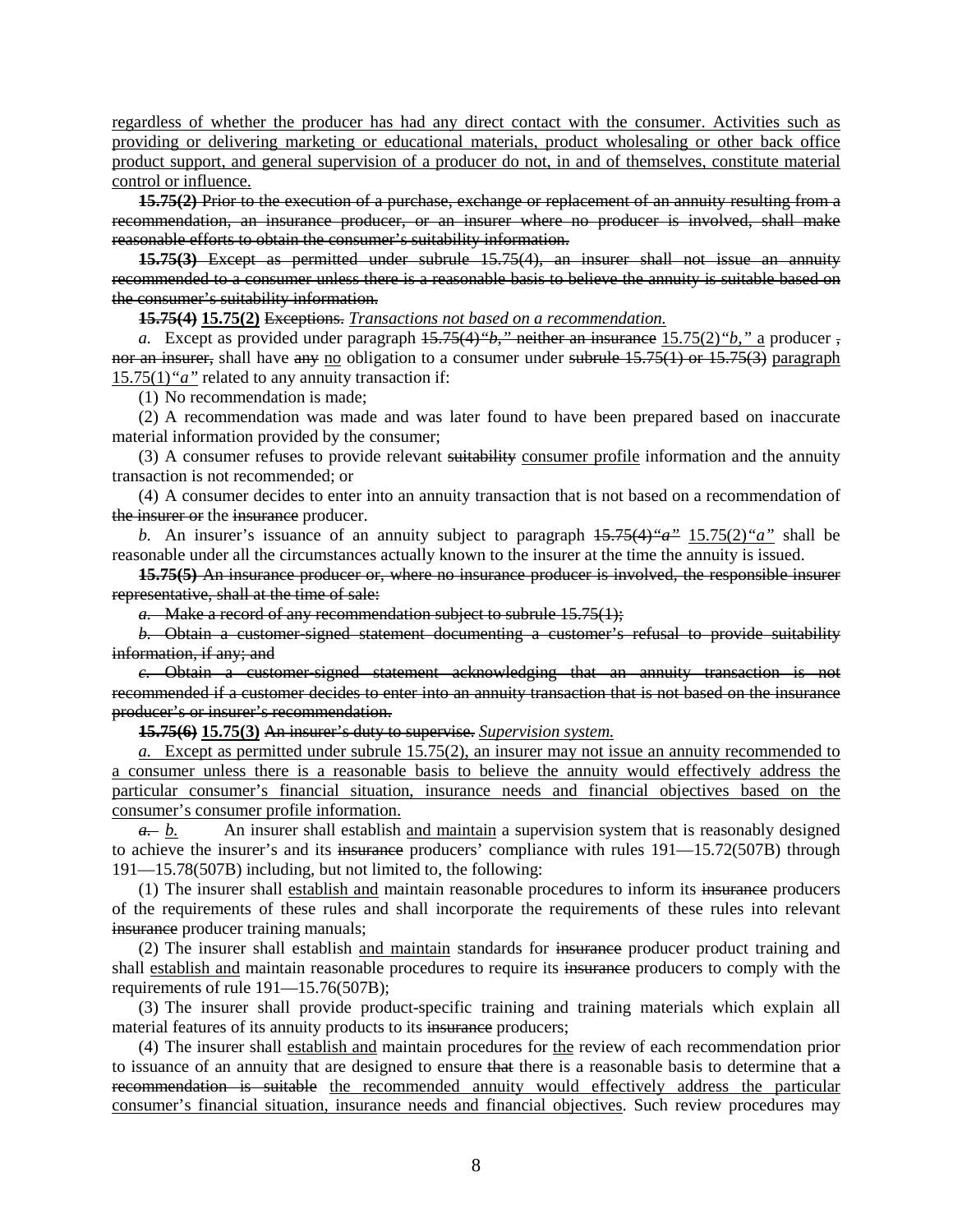apply a screening system for the purpose of identifying selected transactions for additional review and may be accomplished electronically or through other means including, but not limited to, physical review. Such an electronic or other system may be designed to require additional review only of those transactions identified for additional review by the selection criteria;

(5) The insurer shall establish and maintain reasonable procedures to detect recommendations that are not suitable in compliance with subrules  $15.75(1)$ ,  $15.75(2)$ ,  $15.75(4)$  and  $15.75(5)$ . These procedures may include, but are not limited to, confirmation of consumer suitability the consumer's consumer profile information, systematic customer surveys, producer and consumer interviews, confirmation letters , producer statements or attestations, and programs of internal monitoring. Nothing in this subparagraph prevents an insurer from complying with this subparagraph by applying sampling procedures or by confirming suitability the consumer profile information or other required information under this rule after issuance or delivery of the annuity; and

(6) The insurer shall establish and maintain reasonable procedures to assess, prior to or upon issuance or delivery of an annuity, whether a producer has provided to the consumer the information required to be provided under this rule;

(7) The insurer shall establish and maintain reasonable procedures to identify and address suspicious consumer refusals to provide consumer profile information;

(8) The insurer shall establish and maintain reasonable procedures to identify and eliminate any sales contests, sales quotas, bonuses, and noncash compensation that are based on the sales of specific annuities within a limited period of time. The requirements of this subparagraph are not intended to prohibit the receipt of health insurance, office rent, office support, retirement benefits or other employee benefits by employees as long as those benefits are not based upon the volume of sales of a specific annuity within a limited period of time; and

 $(6)$  (9) The insurer shall annually provide a written report to senior management, including to the senior manager responsible for audit functions, which details a review, with appropriate testing, reasonably designed to determine the effectiveness of the supervision system, the exceptions found, and corrective action taken or recommended, if any.

*b. c.* Third-party supervisor.

(1) Nothing in this subrule restricts an insurer from contracting for performance of a function (including maintenance of procedures) required under paragraph [15.75\(6\)](https://www.legis.iowa.gov/docs/iac/rule/191.15.75.pdf)*"a."* this subrule. An insurer is responsible for taking appropriate corrective action and may be subject to sanctions and penalties pursuant to rule  $191 - 15.73(507B)$   $191 - 15.77(507B)$  regardless of whether the insurer contracts for performance of a function and regardless of the insurer's compliance with subparagraph [15.75\(6\)](https://www.legis.iowa.gov/docs/iac/rule/191.15.75.pdf)*"b"*(2) 15.75(3)*"c"*(2).

(2) An insurer's supervision system under paragraph [15.75\(6\)](https://www.legis.iowa.gov/docs/iac/rule/191.15.75.pdf)*"a"* this subrule shall include supervision of contractual performance under this subrule including, but not limited to, the following:

1. Monitoring and, as appropriate, conducting audits to assure that the contracted function is properly performed; and

2. Annually obtaining a certification from a senior manager who has responsibility for the contracted function that the manager has a reasonable basis to represent, and does represent, that the function is properly performed.

 $\frac{c}{c}$  An insurer is not required to include in its system of supervision an insurance:

(1) A producer's recommendations to consumers of products other than the annuities offered by the insurer.; or

(2) Consideration of or comparison to options available to the producer or compensation relating to those options other than annuities or other products offered by the insurer.

**15.75(7) 15.75(4)** Prohibited practices. An insurance producer shall not Neither a producer nor an insurer shall dissuade, or attempt to dissuade, a consumer from:

*a.* Truthfully responding to an insurer's request for confirmation of suitability the consumer profile information;

*b.* Filing a complaint; or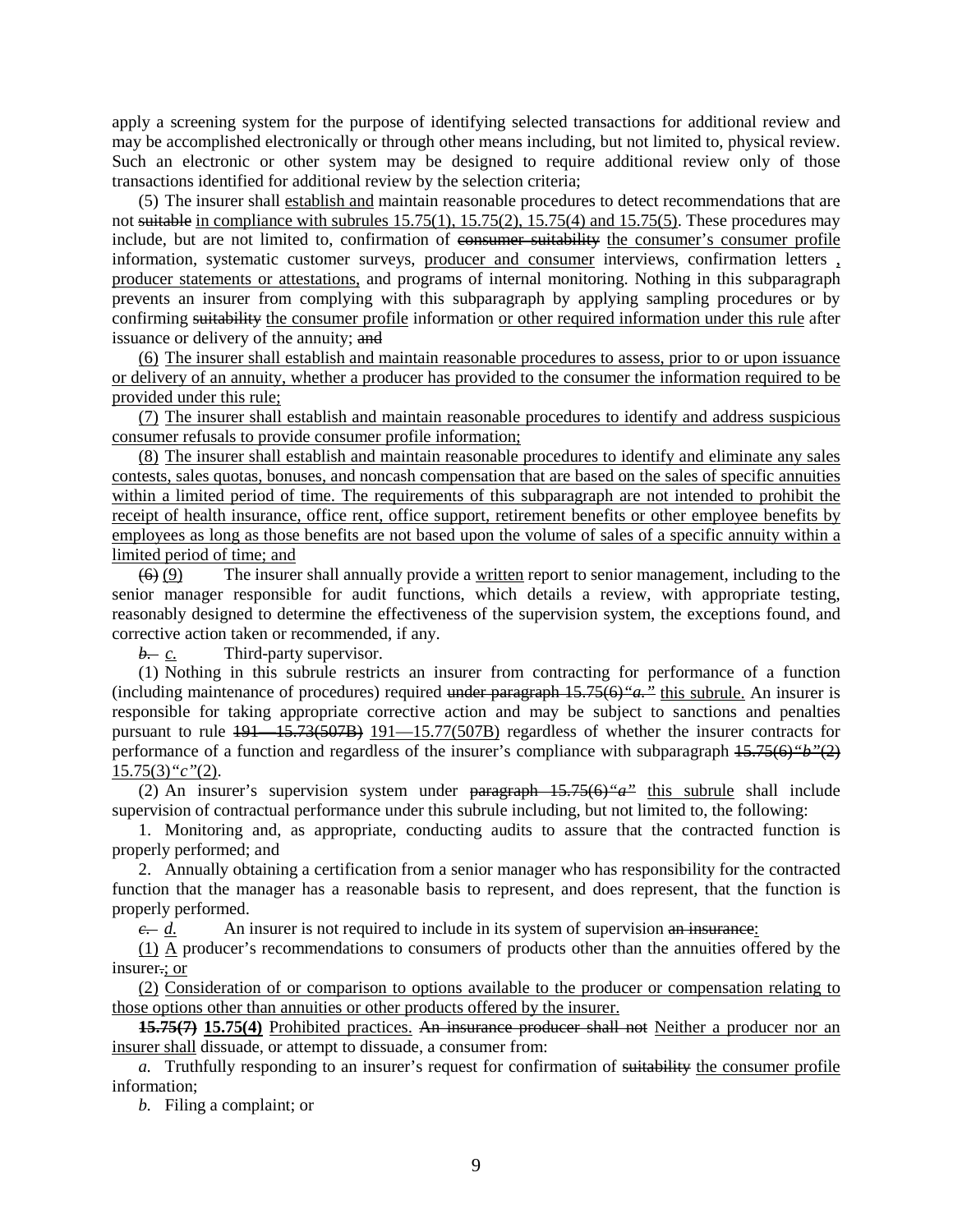*c.* Cooperating with the investigation of a complaint.

**15.75(8) 15.75(5)** Compliance with FINRA. *Safe harbor.*

*a.* Sales Recommendations and sales of annuities made in compliance with FINRA requirements pertaining to suitability and supervision of annuity transactions comparable standards shall satisfy the requirements under these rules. This subrule applies to FINRA member broker-dealer sales of variable annuities and fixed annuities if the suitability and supervision are similar to those applied to variable annuity sales all recommendations and sales of annuities made by financial professionals in compliance with business rules, controls and procedures that satisfy a comparable standard even if such standard would not otherwise apply to the product or recommendation at issue. However, nothing in this subrule shall limit the insurance commissioner's ability to investigate and enforce (including investigate) the provisions of this regulation these rules.

*b.* Nothing in paragraph 15.75(5)*"a"* shall limit the insurer's obligation to comply with paragraph 15.75(3)*"a,"* although the insurer may base its analysis on information received from either the financial professional or the entity supervising the financial professional.

*b. c.* For paragraph [15.75\(8\)](https://www.legis.iowa.gov/docs/iac/rule/191.15.75.pdf)*"a"* 15.75(5)*"a"* to apply, an insurer shall:

(1) Monitor the FINRA member broker-dealer relevant conduct of the financial professional seeking to rely on paragraph 15.75(5)*"a"* or the entity responsible for supervising the financial professional, such as the financial professional's broker-dealer or an investment adviser registered under federal securities laws using information collected in the normal course of an insurer's business; and

(2) Provide to the FINRA member broker-dealer entity responsible for supervising the financial professional seeking to rely on paragraph 15.75(5)*"a,"* such as the financial professional's broker-dealer or investment adviser registered under federal securities laws, information and reports that are reasonably appropriate to assist the FINRA member broker-dealer such entity to maintain its supervision system.

*d.* For purposes of this subrule, "financial professional" means a producer that is regulated and acting as:

(1) A broker-dealer registered under federal securities laws or a registered representative of a broker-dealer;

(2) An investment adviser registered under federal securities laws or an investment adviser representative associated with the federal registered investment adviser; or

(3) A plan fiduciary under Section 3(21) of the Employee Retirement Income Security Act of 1974  $(ERISA)$  or fiduciary under Section 4975(e)(3) of the Internal Revenue Code (IRC) or any amendments or successor statutes thereto.

*e.* For purposes of this subrule, "comparable standards" means:

(1) With respect to broker-dealers and registered representatives of broker-dealers, applicable SEC and FINRA rules pertaining to best interest obligations and supervision of annuity recommendations and sales, including, but not limited to, Regulation Best Interest and any amendments or successor regulations thereto;

(2) With respect to investment advisers registered under federal securities laws or investment adviser representatives, the fiduciary duties and all other requirements imposed on such investment advisers or investment adviser representatives by contract or under the Investment Advisers Act of 1940, including, but not limited to, the Form ADV and interpretations; and

(3) With respect to plan fiduciaries or fiduciaries, means the duties, obligations, prohibitions and all other requirements attendant to such status under ERISA or the IRC and any amendments or successor statutes thereto.

ITEM 5. Amend rule 191—15.76(507B) as follows:

## **191—15.76(507B) Insurance producer Producer training.**

**15.76(1)** An insurance  $\Delta$  producer shall not solicit the sale of an annuity product unless the insurance producer has adequate knowledge of the product to recommend the annuity and the insurance producer is in compliance with the insurer's standards for product training. An insurance  $\Delta$  producer may rely on insurer-provided product-specific training standards and materials to comply with this subrule.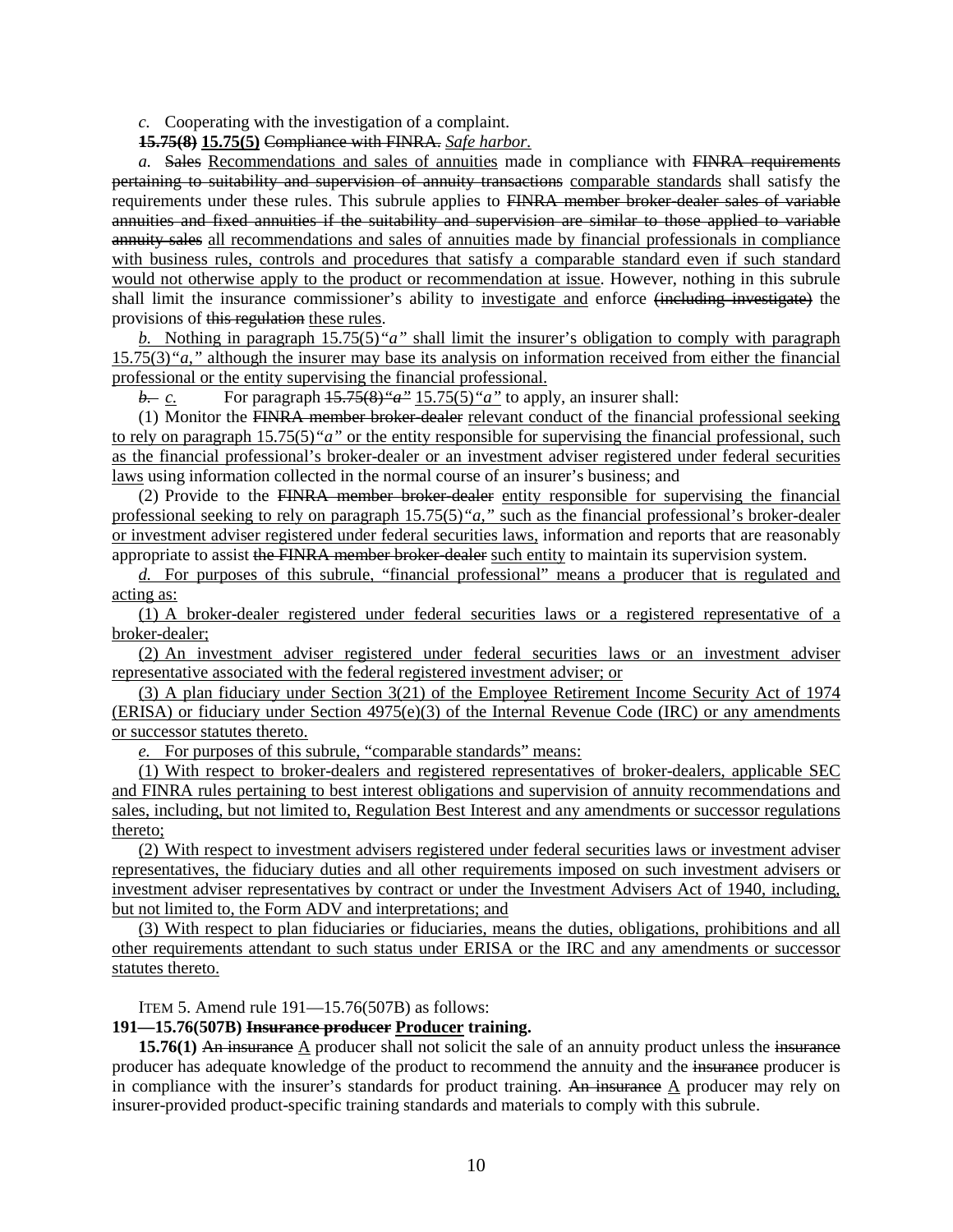**15.76(2)** Training required.

*a.* One-time course.

(1) An insurance  $\underline{A}$  producer who engages in the sale of annuity products shall complete a one-time four-credit training course approved by the Iowa insurance division commissioner and provided by an education provider approved by the insurance division commissioner.

(2) Insurance producers Producers may not engage in the sale of annuities until the annuity training course required under this rule has been completed.

*b.* The minimum length of the training required under this rule shall be sufficient to qualify for at least four CE credits, but may be longer.

*c.* The training required under this rule shall include information on the following topics:

(1) The types of annuities and various classifications of annuities;

(2) Identification of the parties to an annuity;

(3) How fixed, variable, and indexed, and other product-specific annuity contract provisions affect consumers;

(4) The application of income taxation of qualified and nonqualified annuities;

(5) The primary uses of annuities;

(6) Appropriate standard of conduct sales practices; and

(7) Replacement and disclosure requirements.

*d.* Providers of courses intended to comply with this rule shall cover all topics listed in the prescribed outline and shall not present any marketing information or provide training on sales techniques or provide specific information about a particular insurer's products. Additional topics may be offered in conjunction with and in addition to the required outline.

*e.* A provider of an annuity training course intended to comply with this rule shall register as a CE provider in this state and comply with the rules and guidelines applicable to insurance producer continuing education courses as set forth in [191—Chapter 11.](https://www.legis.iowa.gov/docs/iac/chapter/191.11.pdf)

*f.* A producer who has completed an annuity training course approved by the commissioner prior to January 1, 2021, shall, before July 1, 2021, complete either:

(1) A new four-credit training course approved by the commissioner after January 1, 2021; or

(2) An additional one-time one-credit training course approved by the commissioner and provided by the commissioner-approved education provider on appropriate sales practices, replacement and disclosure requirements under this amended regulation.

*f. g.* Annuity training courses may be conducted and completed by classroom or self-study methods in accordance with [191—Chapter 11.](https://www.legis.iowa.gov/docs/iac/chapter/191.11.pdf)

*g. h.* Providers of annuity training shall comply with the reporting requirements and shall issue certificates of completion in accordance with [191—Chapter 11.](https://www.legis.iowa.gov/docs/iac/chapter/191.11.pdf)

*h. i.* Satisfaction of the training requirements of another state that are substantially similar to the provisions of this subrule shall be deemed to satisfy the training requirements of this subrule in this state.

*j.* The satisfaction of the components of the training requirements of any course or courses with components substantially similar to the provisions of this subrule shall be deemed to satisfy the training requirements of this subrule in this state.

 $\frac{i}{k}$  An insurer shall verify that an insurance a producer has completed the annuity training course required under this subrule before allowing the producer to sell an annuity product for that insurer. An insurer may satisfy its responsibility under this subrule by obtaining certificates of completion of the training course or obtaining reports provided by Iowa insurance commissioner-sponsored database systems or vendors or from a reasonably reliable commercial database vendor that has a reporting arrangement with approved continuing education providers.

ITEM 6. Amend rule 191—15.77(507B) as follows:

**191—15.77(507B) Compliance; mitigation; penalties; enforcement.**

**15.77(1)** An insurer is responsible for compliance with this regulation. If a violation occurs, either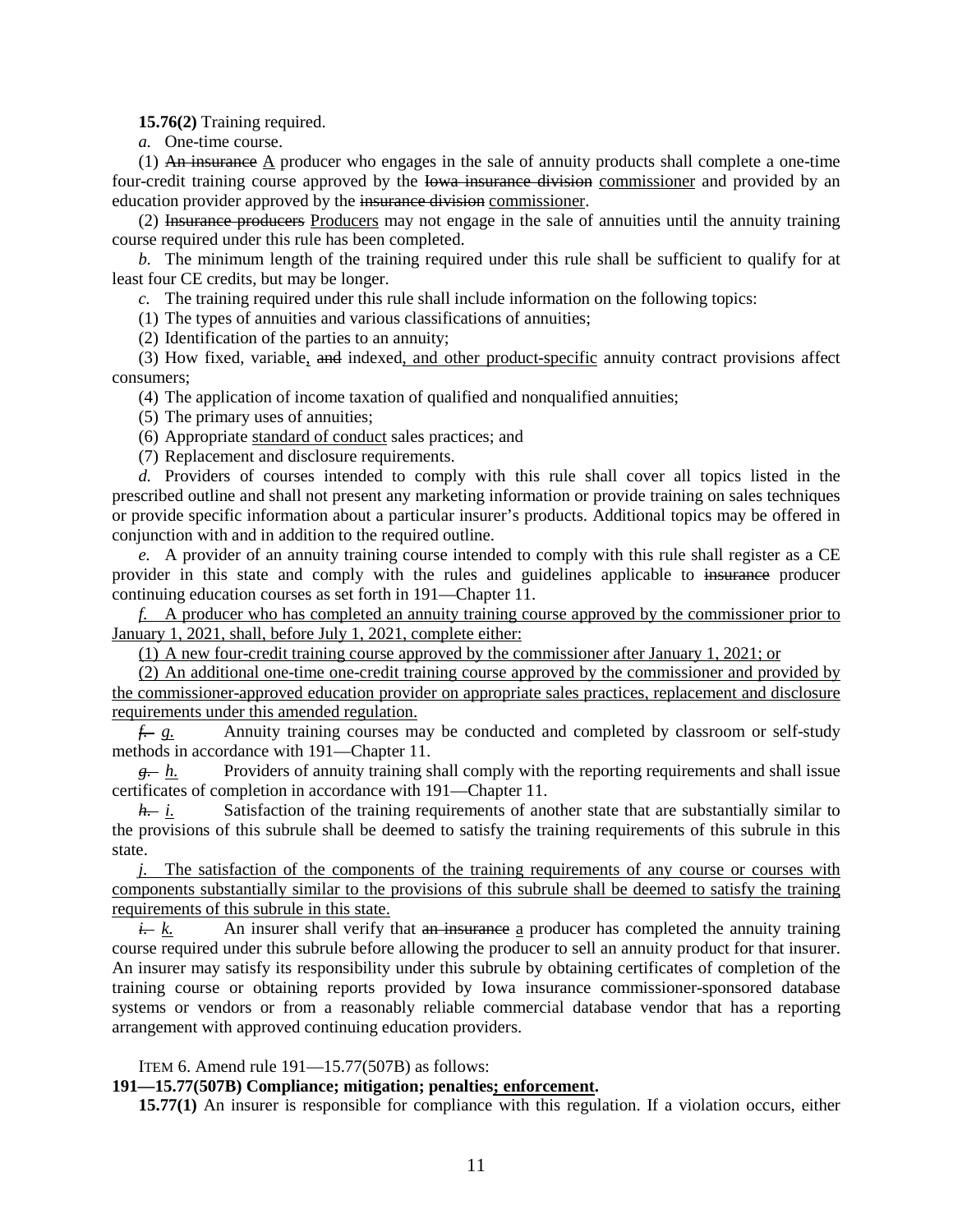because of the action or inaction of the insurer or its insurance producer, the commissioner may order:

*a.* An insurer to take reasonably appropriate corrective action for any consumer harmed by a failure to comply with these rules by the insurer's insurer, an entity contracted to perform the insurer's supervisory duties, or by its insurance producer's, violation of the rules of this division the producer;

*b.* A general agency, independent agency or the insurance producer to take reasonably appropriate corrective action for any consumer harmed by the insurance producer's violation of the rules of this division; and

*c.* Appropriate penalties and sanctions.

**15.77(2)** Any applicable penalty under Iowa Code chapter [507B](https://www.legis.iowa.gov/docs/ico/chapter/507B.pdf) for a violation of the rules in Division V of this chapter may be reduced or eliminated if corrective action for the consumer was taken promptly after a violation was discovered or the violation was not part of a pattern or practice.

**15.77(3)** The authority to enforce compliance with these rules is vested exclusively with the commissioner.

ITEM 7. Amend rule 191—15.78(507B) as follows:

#### **191—15.78(507B) Record keeping.**

**15.78(1)** Insurers, general agents, independent agencies, and insurance producers shall maintain or be able to make available to the commissioner records of the information collected from the consumer , disclosures made to the consumer (including summaries of oral disclosures) and other information used in making the recommendations that were the basis for insurance transactions for ten years after the insurance transaction is completed by the insurer. An insurer is permitted, but shall not be required, to maintain documentation on behalf of an insurance a producer.

**15.78(2)** Records required to be maintained by this rule may be maintained in paper, photographic, microprocess, magnetic, mechanical or electronic media or by any process that accurately reproduces the actual document.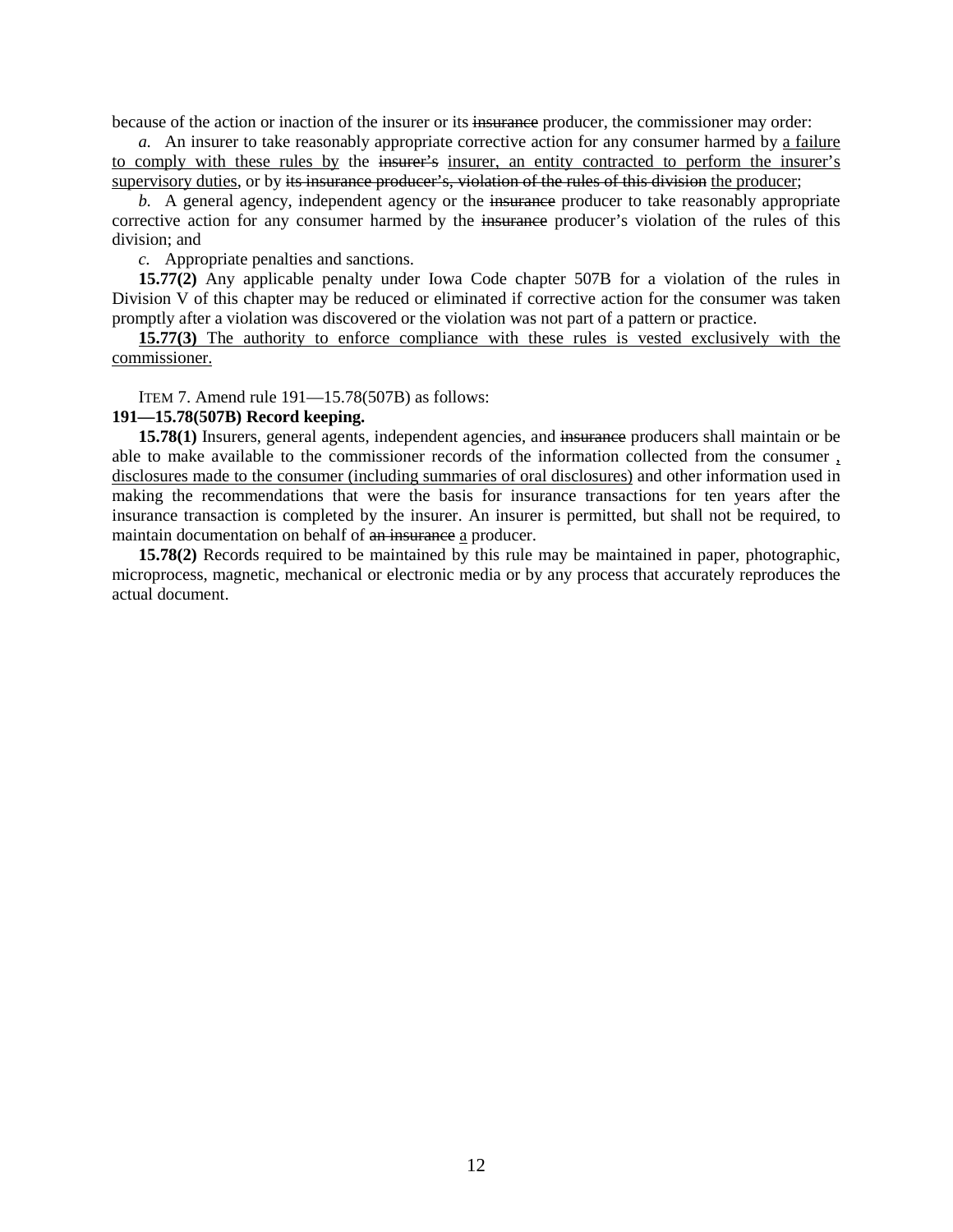ITEM 8. Adopt the following **new** appendices in **191—Chapter 15**, Appendices VI, VII, and VIII, as follows:

## APPENDIX VI

# **INSURANCE AGENT (PRODUCER) DISCLOSURE FOR ANNUITIES Do Not Sign Unless You Have Read and Understand the Information in this Form**

| Date: $\frac{1}{\sqrt{1-\frac{1}{2}} \cdot \frac{1}{2}}$ |                                                                                                                |
|----------------------------------------------------------|----------------------------------------------------------------------------------------------------------------|
| INSURANCE AGENT (PRODUCER) INFORMATION ("Me", "I", "My"  |                                                                                                                |
|                                                          |                                                                                                                |
|                                                          |                                                                                                                |
|                                                          |                                                                                                                |
|                                                          |                                                                                                                |
|                                                          |                                                                                                                |
|                                                          |                                                                                                                |
| <b>CUSTOMER INFORMATION ("You", "Your"</b>               |                                                                                                                |
|                                                          |                                                                                                                |
| <b>What Types of Products Can I Sell You?</b>            |                                                                                                                |
|                                                          | I am licensed to sell annuities to you in accordance with state law. If I recommend that You buy an            |
|                                                          | annuity, it means I believe that it effectively meets Your financial situation, insurance needs, and financial |
|                                                          | objectives. Other financial products, such as life insurance or stocks, bonds and mutual funds, also may       |

meet Your needs.

I offer the following products:

☐ Fixed or Fixed Indexed Annuities

☐ Variable Annuities

□ Life Insurance

I need a separate license to provide advice about or to sell non-insurance financial products. I have checked below any non-insurance financial products that I am licensed and authorized to provide advice about or to sell.

 $\Box$  Mutual Funds

☐ Stocks/Bonds

 $\Box$  Certificates of Deposits

**Whose Annuities Can I Sell to You?**

I am authorized to sell:

| $\Box$ Annuities from Only One (1) Insurer                                              | $\Box$ Annuities from Two or More<br>Insurers |
|-----------------------------------------------------------------------------------------|-----------------------------------------------|
| $\Box$ Annuities from Two or More Insurers although I<br>primarily sell annuities from: |                                               |

## **How I'm Paid for My Work:**

It's important for You to understand how I'm paid for my work. Depending on the particular annuity You purchase, I may be paid a commission or a fee. Commissions are generally paid to Me by the insurance company while fees are generally paid to Me by the consumer. If You have questions about how I'm paid, please ask Me.

Depending on the particular annuity You buy, I will or may be paid cash compensation as follows:

 $\Box$  Commission, which is usually paid by the insurance company or other sources. If other sources, describe:

 $\Box$  Fees (such as a fixed amount, an hourly rate, or a percentage of your payment), which are usually paid directly by the customer.

 $\Box$  Other (Describe):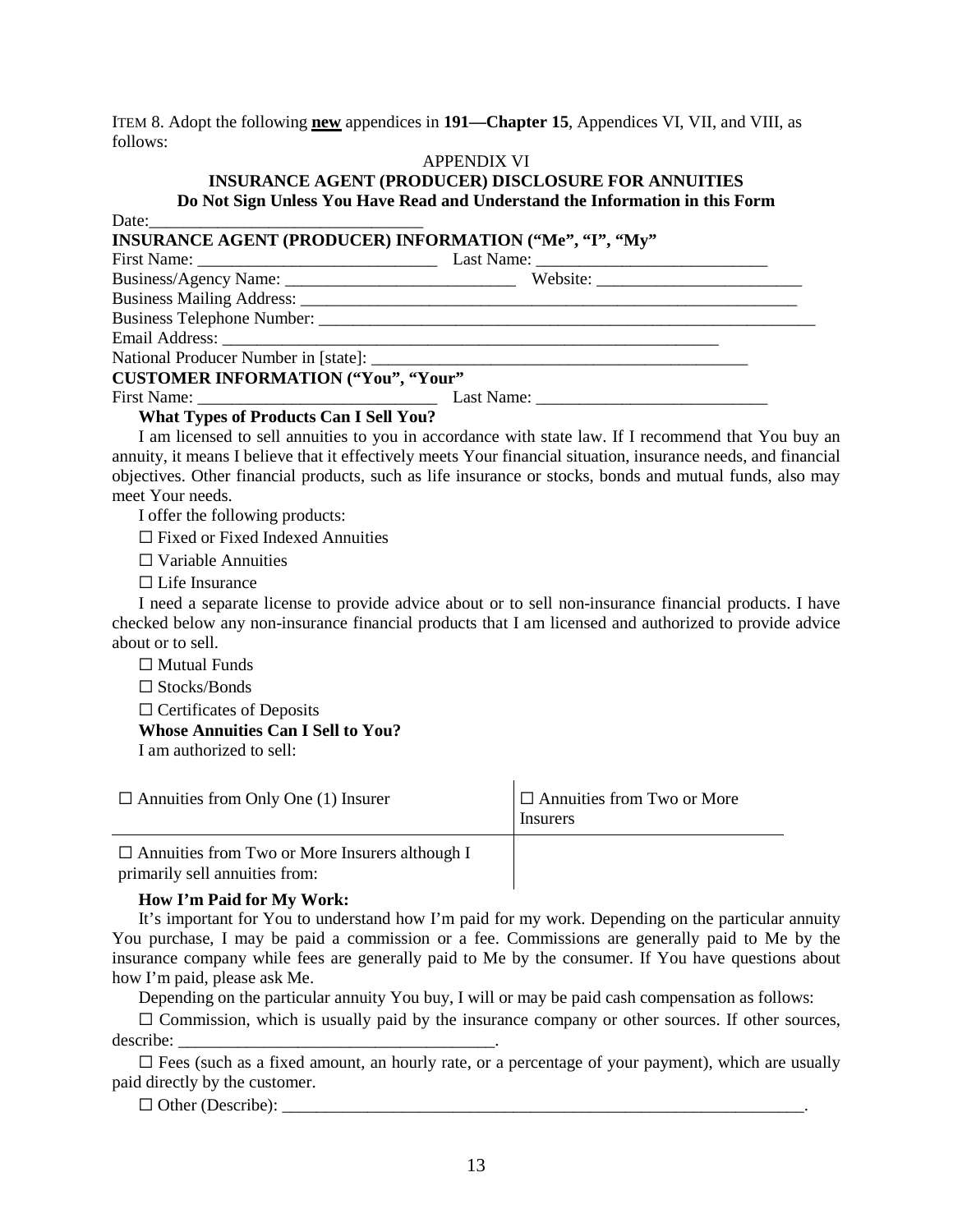## *If you have questions about the above compensation I will be paid for this transaction, please ask me.*

I may also receive other indirect compensation resulting from this transaction (sometimes called "noncash" compensation), such as health or retirement benefits, office rent and support, or other incentives from the insurance company or other sources.

*Drafting Note: This disclosure may be adapted to fit the particular business model of the producer. As an example, if the producer only receives commission or only receives a fee from the consumer, the disclosure may be refined to fit that particular situation. This form is intended to provide an example of how to communicate producer compensation, but compliance with the regulation may also be achieved with more precise disclosure, including a written consulting, advising or financial planning agreement.*

*Drafting Note: The acknowledgment and signature should be in immediate proximity to the disclosure language.*

By signing below, you acknowledge that you have read and understand the information provided to you in this document.

\_\_\_\_\_\_\_\_\_\_\_\_\_\_\_\_\_\_\_\_\_\_\_\_\_\_\_\_\_\_\_\_\_\_\_\_\_\_\_\_\_\_\_\_\_\_\_\_\_\_\_\_\_\_

\_\_\_\_\_\_\_\_\_\_\_\_\_\_\_\_\_\_\_\_\_\_\_\_\_\_\_\_\_\_\_\_\_\_\_\_\_\_\_\_\_\_\_\_\_\_\_\_\_\_\_\_\_\_

\_\_\_\_\_\_\_\_\_\_\_\_\_\_\_\_\_\_\_\_\_\_\_\_\_\_\_\_\_\_\_\_\_\_\_\_\_\_\_\_\_\_\_\_\_\_\_\_\_\_\_\_\_\_

\_\_\_\_\_\_\_\_\_\_\_\_\_\_\_\_\_\_\_\_\_\_\_\_\_\_\_\_\_\_\_\_\_\_\_\_\_\_\_\_\_\_\_\_\_\_\_\_\_\_\_\_\_\_

Customer Signature

Date

Agent (Producer) Signature

Date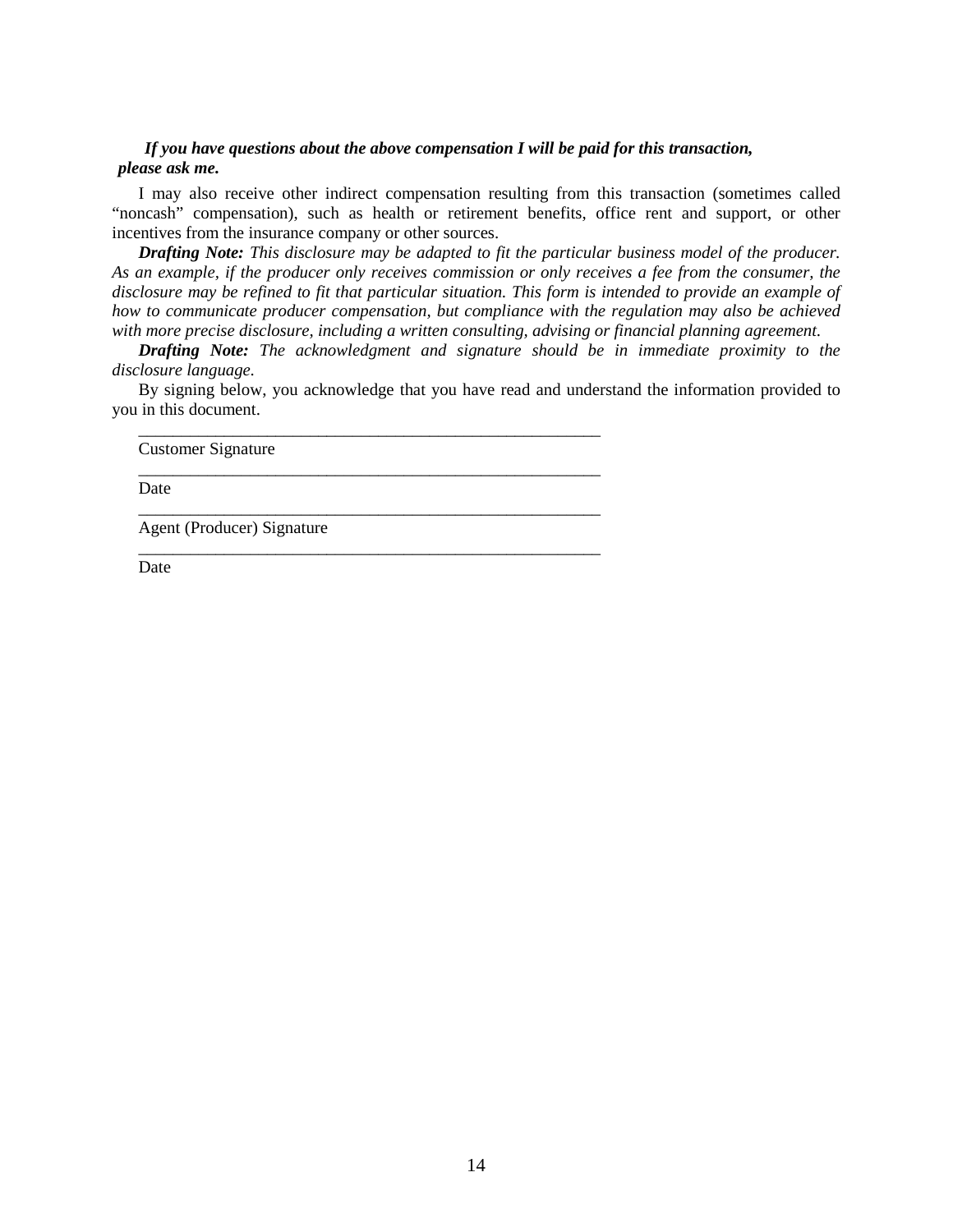## APPENDIX VII

## **CONSUMER REFUSAL TO PROVIDE INFORMATION Do Not Sign Unless You Have Read and Understand the Information in this Form**

# **Why are you being given this form?**

You're buying a financial product – an annuity.

To recommend a product that effectively meets your needs, objectives and situation, the agent, broker, or company needs information about you, your financial situation, insurance needs and financial objectives.

If you sign this form, it means you have not given the agent, broker, or company some or all the information needed to decide if the annuity effectively meets your needs, objectives and situation. You may lose protections under the Insurance Code of [this state] if you sign this form or provide inaccurate information.

Statement of Purchaser:

 $\Box$  I **REFUSE** to provide this information at this time.

 $\Box$  I have chosen to provide LIMITED information at this time. \_\_\_\_\_\_\_\_\_\_\_\_\_\_\_\_\_\_\_\_\_\_\_\_\_\_\_\_\_\_\_\_\_\_\_\_\_\_\_\_\_\_\_\_\_\_\_\_\_\_\_\_\_\_

\_\_\_\_\_\_\_\_\_\_\_\_\_\_\_\_\_\_\_\_\_\_\_\_\_\_\_\_\_\_\_\_\_\_\_\_\_\_\_\_\_\_\_\_\_\_\_\_\_\_\_\_\_\_

\_\_\_\_\_\_\_\_\_\_\_\_\_\_\_\_\_\_\_\_\_\_\_\_\_\_\_\_\_\_\_\_\_\_\_\_\_\_\_\_\_\_\_\_\_\_\_\_\_\_\_\_\_\_

Customer Signature

Date